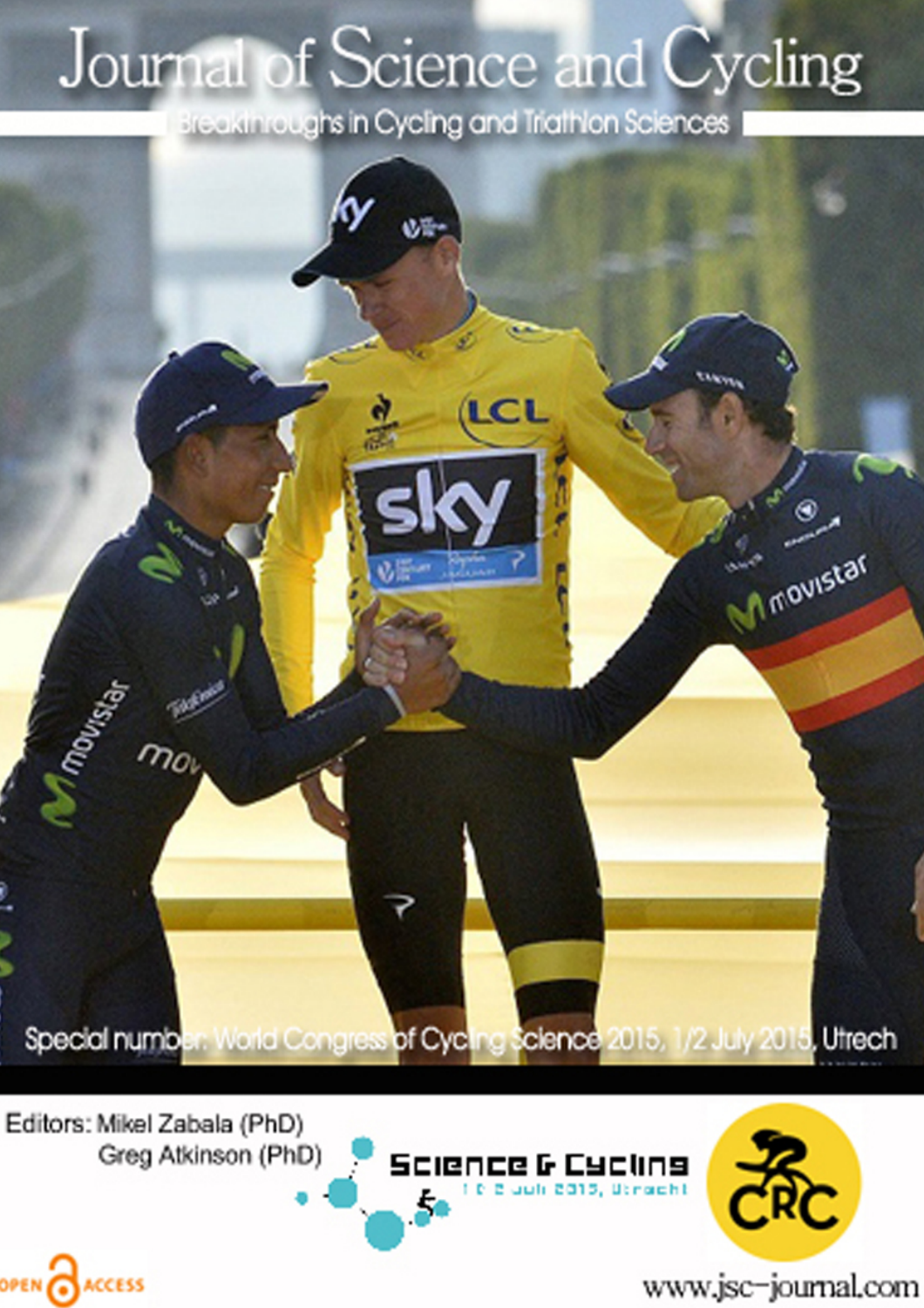## BOOK OF ABSTRACTS **Open Access**

## The effects of 4 months handbike training under free-living conditions on physical fitness and health outcomes

**Sven P. Hoekstra<sup>1</sup>** \***, BA, Linda J.M. Valent<sup>2</sup> , D. Gobets, Lucas H.V. van der Woude1,3, Sonja de Groot1,4**

## **Abstract**

**Purpose** Handcycling has become a popular mode of propulsion to engage in a physically active lifestyle for wheelchair-bound individuals. Recognizing the encouraging effect of challenging events to initiate training, the HandbikeBattle (HBB) event was created in 2013. During this event, former patients of 9 Dutch rehabilitation centers complete a 20.2 km mountain time trial with 863 meters elevation gain in a handbike (Fig. 1). The purpose of this study was to reveal the effects on physical fitness and health outcomes of 4 months handbike training under freeliving conditions in preparation for this event.

**Methods** 59 Relatively inexperienced handcyclists participated in the HBB of 2013 or 2014. Before (T1) and after (T2) the 4-months training period preceding the event, incremental exercise tests were conducted to determine peak power output (POpeak) and peak oxygen uptake (VO2peak), respiratory function was tested (forced vital capacity (FVC), peak expiratory flow (PEF)), and anthropometrics were measured (body mass index (BMI) and waist circumference). Changes in outcome measures were tested using repeated measures ANOVA for T1 and T2. To detect possible determinants of large improvements in physical fitness, the median of change in POpeak was used to compare the groups with improvements above and below this value for age, gender, classification, time since injury, POpeak at T1, and shoulder complaints during the training period.

**Results** The main outcome measures POpeak, VO2peak and waist circumference improved significantly with 17%, 7% and 4.1%, respectively. The changes in POpeak for each participant individually are shown in figure 2. Furthermore, BMI and PEF improved significantly during the training period as well (2.1% and 3.8%, respectively). FVC, however, was the only measured variable that did not improve significantly. Only age could be detected as possible determinant for large improvements in physical fitness, with an older age for the group with large improvements (43.7 vs. 35.3 years).

**Conclusion** A challenging event such as the HBB provokes training regimes among participants of sufficient load to realize substantial improvements in physical fitness and health outcomes. Since only age could be detected as a determinant for large improvements in POpeak, insight in the conducted training of handcyclists in free-living conditions is needed in future research. The use of modern technology to monitor handbike training (e.g. online training-logbooks, heart rate monitors and power meters) is necessary to get a better understanding in the positive effects of handbike training on physical fitness and health.



**Figure 1.** The profile of the 20.2km mountain time trial on the Kaunertaler Gletscherstrasse (Austria).



© 2015, 3nd World Congress of Cycling Science, 1nd and 2rd July 2015, Utrech st; licensee JSC. This is an Open Access article distributed under the terms of the Creative Commons Attribution License (http://creativecommons.org/licenses/by/3.0/), which permits unrestricted use, distribution, and reproduction in any medium, provided the original work is properly cited.